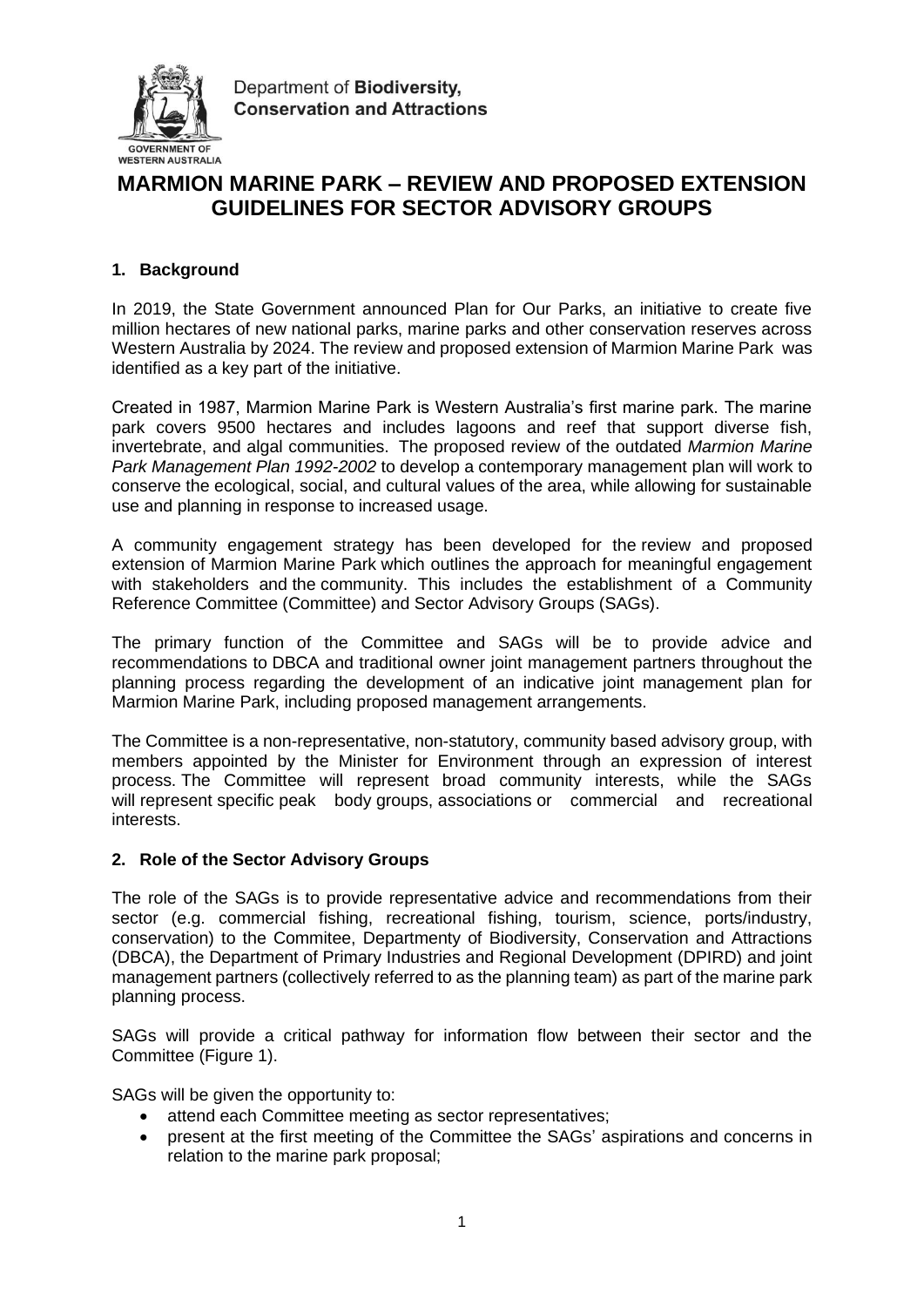- have a standing agenda item at the start of each Committee meeting to provide advice and feedback from their sector to the Committee on outcomes from previous Committee meetings; and
- provide advice and recommendations throughout the planning process (Figure 2) regarding the development of an indicative joint management plan for Marmion Marine Park, including proposed management arrangements.

SAGs provide information and advice and do not have any executive functions or decisionmaking ability as part of the marine park planning process.

The planning team are not bound to accept the information or advice received from a SAG but will consider it appropriately in the context of decision making. Where appropriate, the planning team will advise SAGs on the position or decisions taken in respect to particular matters.

## **3. Membership**

DBCA will invite all known peak body groups in writing to represent their sector as a SAG and nominate a chair (e.g. Recfishwest will be invited to represent the recreational fishing sector as a SAG). The chair will be provided with the agenda and minutes for each Committee meeting and be responsible for disseminating to sector members. The chair for each SAG will be responsible for compiling advice and recommendations from their members for provision back to the Committee.

The establishment of SAGs will enable the Committee to receive timely and relevant sectoral feedback on the proposal which can be considered during the planning process. Where there are competing views within a sector regarding certain issues, it will be the role of the chair to represent those competing views.

All participating SAGs will be listed on the website. If a community interest group is seeking SAG representation as part of the marine park planning process, but is yet to receive an invitation from DBCA, please contact marmion@dbca.wa.gov.au

SAGs are encouraged to respond promptly and nominate a chair prior to the due date stated in the invitation.

#### **4. Meetings and anticipated workload**

The Committee will meet up to 8 times throughout the planning process, with meetings generally held 2-3 months apart. One member from each SAG, usually the SAG chair or a member nominated by the SAG chair, will be invited to attend Committee meetings and provide advice where required.

DBCA will develop and distribute the agenda and other relevant materials to Committee members and SAG chairs in advance of each meeting. Committee meetings will generally be held in Kensington.

All meeting outcomes will be made available at: [www.dbca.wa.gov.au/marmion-marine-park](http://www.dbca.wa.gov.au/marmion-marine-park)

## **5. Administration, allowances and expenses**

SAG membership is voluntary and there is no remuneration. DBCA may, however, make a financial contribution (based on Public Service rates) towards reasonable travel expenses incurred by one invited member of each SAG, usually the chair or a member nominated by the chair, for attending Committee meetings or other related business. SAG members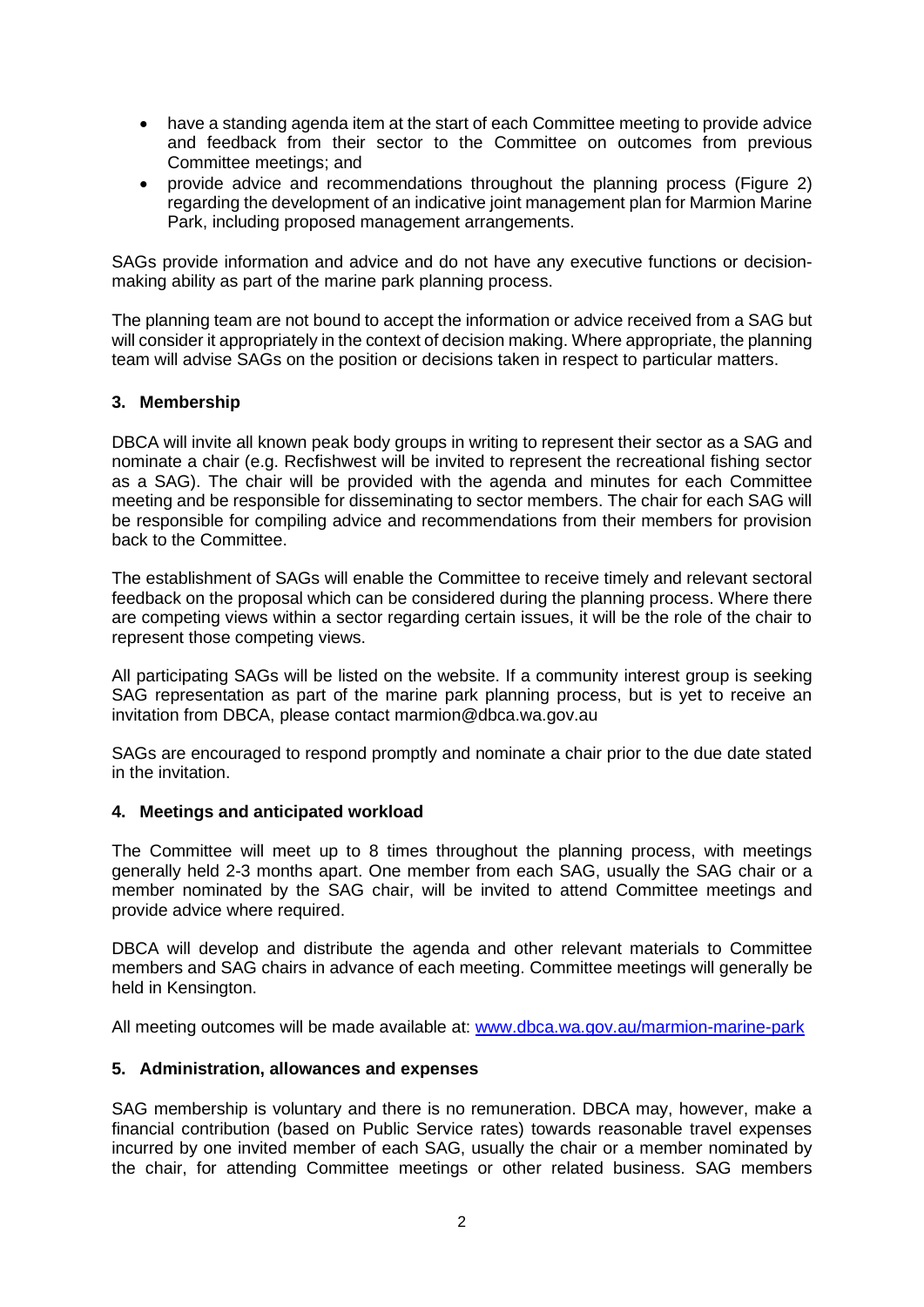attending meetings in their capacity as a paid employee of their respective sector are not eligible for reimbursement of travel expenses.

Reimbursement must be authorised in advance by DBCA's Branch Manager, Aboriginal Engagement, Planning and Lands.

## **6. Variation**

The SAG guidelines may be amended, varied or modified by DBCA at any time by notice in writing to the chairs of the SAGs.

## **7. Conduct**

SAG members are expected to act in the best interests of their sector. SAG members must ensure professional conduct and exercise a high standard of care, respect and integrity in all interactions with the planning team and the broader community, throughout the planning process.

## **8. Term**

SAGs will remain in place for the duration of the marine park planning process, from late 2021 to late 2023.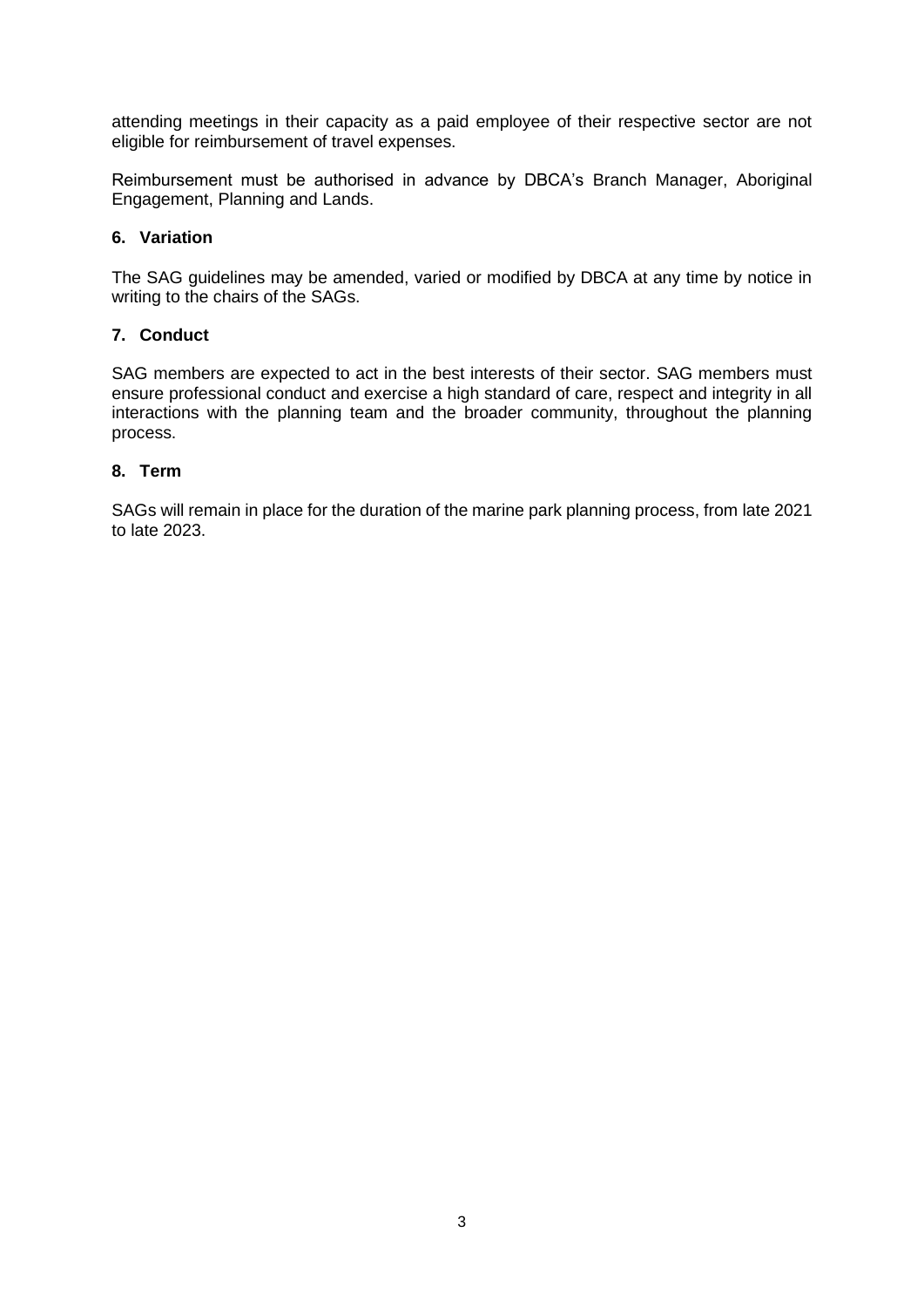

Figure 1. Flowchart showing the reporting and communication channels between DBCA and traditional owner joint management partners, the Community Reference Committee and Sector Advisory Groups.